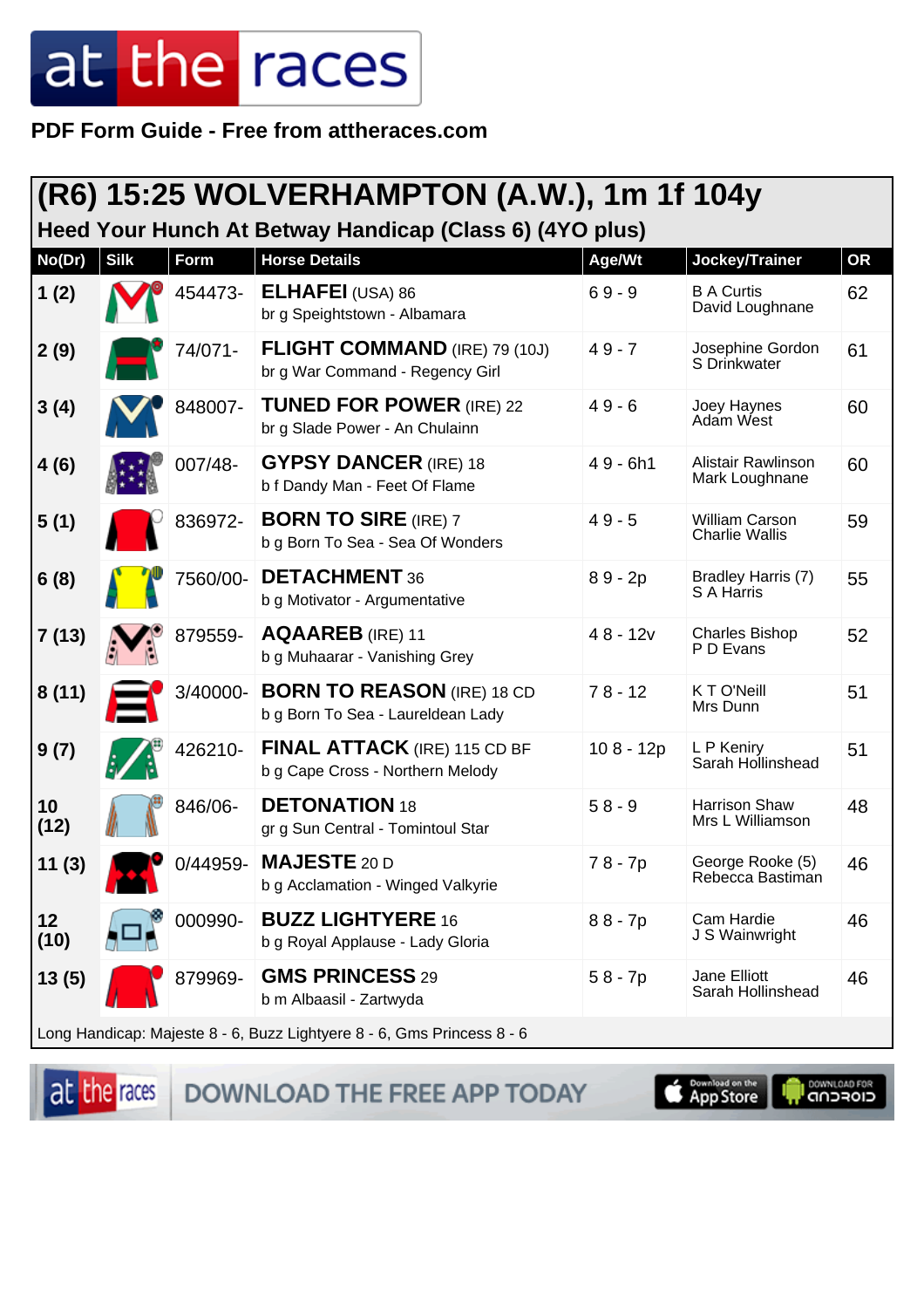PDF Form Guide - Free from attheraces.com

| (R1) 15:40 KEMPTON (A.W.), 1m<br>Racing TV Classified Stakes (Div 1) (Class 6) (4YO plus) |             |          |                                                                     |            |                                    |           |  |
|-------------------------------------------------------------------------------------------|-------------|----------|---------------------------------------------------------------------|------------|------------------------------------|-----------|--|
| No(Dr)                                                                                    | <b>Silk</b> | Form     | <b>Horse Details</b>                                                | Age/Wt     | Jockey/Trainer                     | <b>OR</b> |  |
| 1(5)                                                                                      |             | 266354-  | <b>BLAIRLOGIE 34</b><br>b g Roderic O'connor - Desert Morning       | $49 - 0p$  | L Morris<br>Mrs L J Mongan         | 46        |  |
| 2(3)                                                                                      |             | 693623-  | <b>CLOG NA FOLA (IRE) 140</b><br>b f Sir Prancealot - Tranquil Ways | $49 - 0p$  | Adam J McNamara<br>J G M O'Shea    | 49        |  |
| 3(9)                                                                                      |             | 070/806- | <b>DELCIA 27</b><br>b m Delegator - Fiducia                         | $59 - 0h1$ | Tyler Heard (7)<br>S Dow           | 39        |  |
| 4(7)                                                                                      |             | 6067/09- | <b>FOYLESIDEVIEW</b> (IRE) 7<br>b g Dark Angel - Showerproof        | $99 - 0t$  | R Havlin<br>Harry Chisman          | 39        |  |
| 5(12)                                                                                     |             | 948897-  | <b>HARAZ</b> (IRE) 28 D<br>b g Acclamation - Hanakiyya              | $89 - 0$   | Georgia Dobie (5)<br>P Butler      | 40        |  |
| 6(1)                                                                                      |             | 137367-  | <b>JEANETTE MAY 21 D</b><br>b m Dick Turpin - Clock Opera           | $59 - 0$   | Hollie Doyle<br>W Stone            | 49        |  |
| 7(4)                                                                                      |             | 000534-  | <b>KALIMOTXO 23</b><br>b f Equiano - Royal Ivy                      | $49 - 0v$  | Callum Shepherd<br>W J Knight      | 45        |  |
| 8(8)                                                                                      |             | 856P6-   | KYLLISHI 21<br>ch f Kyllachy - Ishiamber                            | $49 - 0$   | S W Kelly<br>George Baker          | 49        |  |
| 9(10)                                                                                     |             | 450675-  | POPPLE <sub>19</sub><br>b g Mayson - Fit To Burst                   | $69 - 0p1$ | <b>Tom Marquand</b><br>A W Carroll | 47        |  |
| 10(2)                                                                                     |             | 071760-  | <b>ROCHFORD</b> (IRE) 37<br>b g Ivawood - Lady Berta                | $49 - 0p$  | Louis Steward<br>Henry Spiller     | 50        |  |
| 11(6)                                                                                     |             | 490053-  | <b>TREPIDATION 7</b><br>b g Bated Breath - True Pleasure            | $49 - 0v$  | T P Queally<br><b>B R Johnson</b>  | 45        |  |
| 12<br>(11)                                                                                |             | 750997/  | <b>WILLSY 705 C</b><br>b g Sakhee's Secret - Blakeshall Rose        | $89 - 0$   | Jason Hart<br>Frank Bishop         | 40        |  |

DOWNLOAD THE FREE APP TODAY at the races

App Store

**IN DOWNLOAD FOR**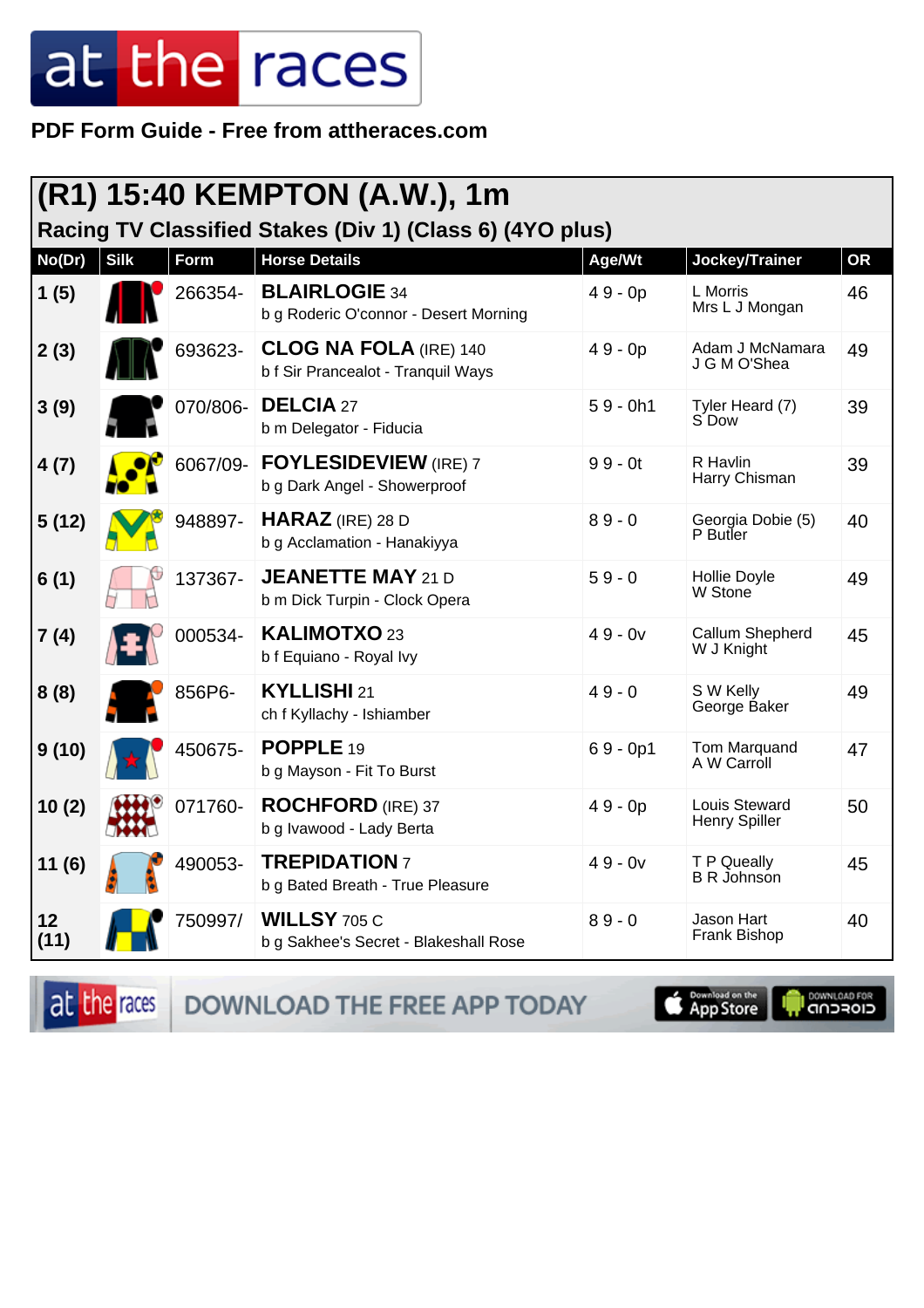**PDF Form Guide - Free from attheraces.com**

#### **(R7) 15:55 WOLVERHAMPTON (A.W.), 1m 5f 219y**

**Betway Handicap (Class 6) (4YO plus)**

| No(Dr) | <b>Silk</b> | <b>Form</b> | <b>Horse Details</b>                                                 | Age/Wt      | Jockey/Trainer                      | <b>OR</b> |
|--------|-------------|-------------|----------------------------------------------------------------------|-------------|-------------------------------------|-----------|
| 1(1)   |             | 41/2099-    | <b>SCORCHED EARTH (IRE) 11</b><br>ch g Zoffany - How's She Cuttin'   | $510 - 0$   | George Downing<br>R Dickin          | 67        |
| 2(2)   |             | 576757-     | <b>FLAT TO THE MAX (FR) 35</b><br>b g Maxios - Another Name          | $69 - 12tp$ | Joey Haynes<br>S Hodgson            | 65        |
| 3(4)   |             | 588732-     | <b>THEMATIC (USA) 10</b><br>b g Noble Mission - Gateway              | $59 - 12p$  | L P Keniry<br>D J S Ffrench Davis   | 65        |
| 4(7)   |             | 310884-     | <b>NATALEENA</b> (IRE) 36 D<br>b m Nathaniel - Hayyona               | $59 - 12$   | A Mullen<br><b>B</b> M R Haslam     | 65        |
| 5(5)   |             | 358217-     | <b>GREENGAGE</b> (IRE) 9 C<br>b m Choisir - Empowermentofwomen       | $69 - 11h$  | <b>Phil Dennis</b><br>T Davidson    | 64        |
| 6(8)   |             | 67/771-     | <b>FLEUR IRLANDAISE</b> (FR) 25 C<br>b m No Risk At All - Orlandaise | $69 - 10$   | J Fanning<br>N P Littmoden          | 63        |
| 7(9)   |             |             | 445/442- ITS NICE TOBE NICE 18<br>b m Dalakhani - Bright Halo        | $59 - 8$    | <b>B A Curtis</b><br>Robyn Brisland | 61        |
| 8(3)   |             | 004412-     | <b>BEAUTY STONE</b> (IRE) 19 C BF<br>b f Australia - Za'hara         | $49 - 5v$   | <b>Jack Mitchell</b><br>Tom Ward    | 62        |
| 9(6)   |             | 329623-     | <b>PEERLESS PERCY (IRE) 52</b><br>b g Sir Percy - Victoria Montoya   | $49 - 0b$   | P Mulrennan<br>M Dods               | 57        |

at the races DOWNLOAD THE FREE APP TODAY